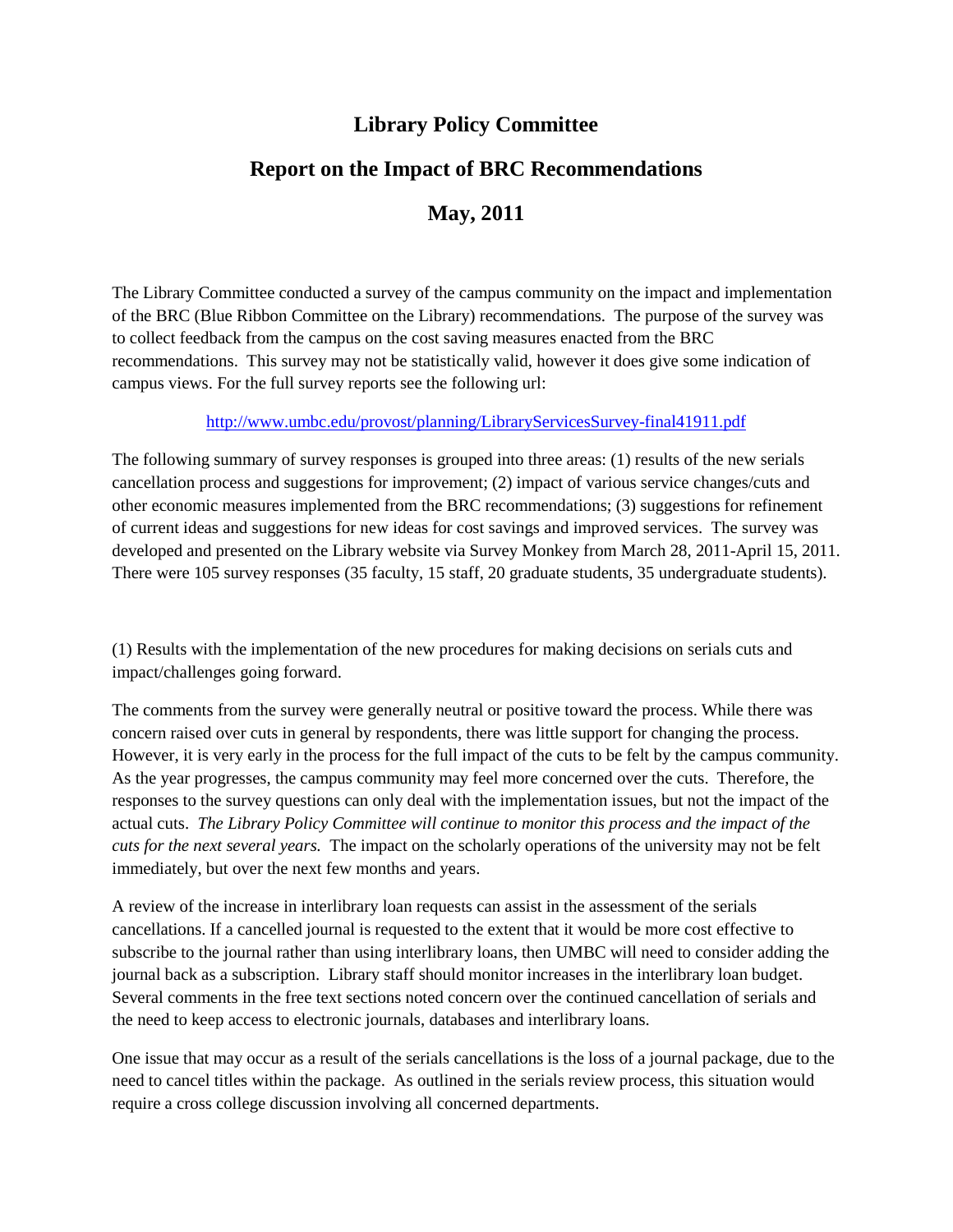One response mentioned the concern over continued cutting of library resources in light of the last Middle States recommendation report. This reduction in library resources does not address the deficits noted in that report. It is acknowledged in this tight budget environment that cost savings are necessary, but the long term consequences do need to be monitored.

The Committee recommends that the Library (1) study the effects on interlibrary loans of the subscription cuts of recent years, (2) keep the campus informed of what the data shows, and (3) recommend any revisions in UMBC subscriptions that may be inferred from trends in interlibrary loan requesting. The Committee endorses the subscription decision process which has been implemented, and especially the provision of data on subscriptions by the Library to decision makers during the decision process. The Committee also supports college-wide decision making in cases where cross-departmental issues arise.

(2) Progress and impact on the various service changes/cuts and other economic measures delineated in the BRC recommendations.

The specific changes implemented by the library in response to the BRC recommendations were noted and respondents were asked to respond to each item.

Responses to the items surveyed were:

Reduced hours at the serials desk. The response to the current reduction was neutral to positive.

No staffing in the slide library. The response to the current reduction was neutral to positive.

No library book sales. The response to the current reduction was neutral to somewhat dissatisfied. However, book sales are not central to the Library's mission. The staff costs involved in conducting library book sales are too expensive to continue in the current economic environment. Perhaps, in better economic times they might be reinstated.

Most print journals are no longer bound. The response was generally neutral.

Library closed on Saturdays during summer and winter sessions. This question generated the most dissatisfied , somewhat dissatisfied and neural responses (73%) in this section. The Library Policy Committee will review the summer and winter Saturday closings in future meetings.

The section of the survey dealing with tutorials and Wimba instruction sessions were neutral to positive. Those using those services were generally positive about them. Tutorial use was significant enough to indicate that this domain of Library services should be expanded.

The section dealing with charging for lockers and study rooms showed that there would not be a substantive income from implementing these charges. Most respondents were not in favor of this suggestion. It appears from the survey that if the Library charged for lockers and study rooms the net revenue from doing so would be negligible, and therefore not worth the effort.

The Committee notes that the Library cannot meet its BRC cut goals unless it cuts some services which the users say they want or finds other services to cut.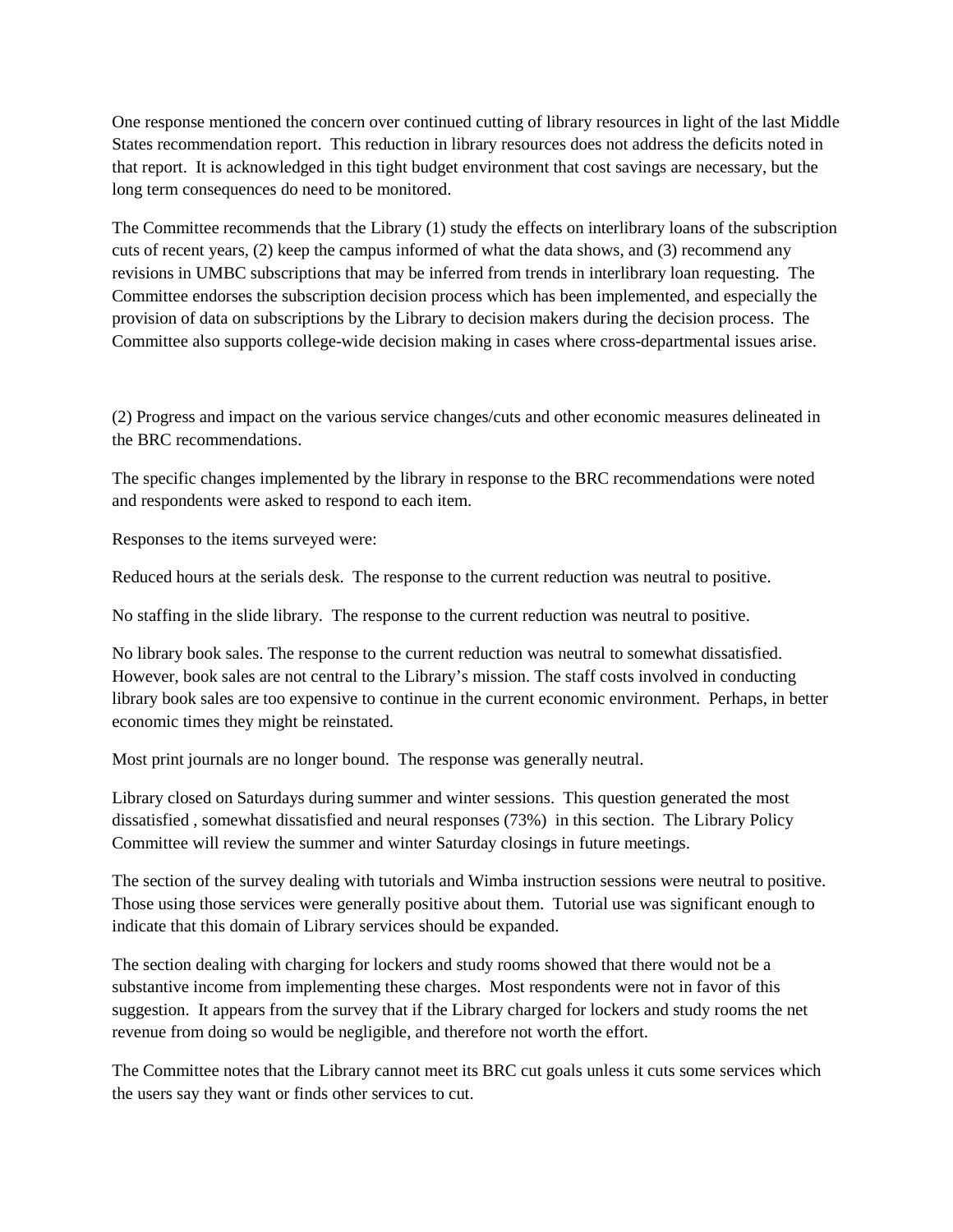(3) Suggestions for refinements to the current ideas and development of additional new ideas for future consideration.

The survey polled respondents on possible additional cost saving ideas including reduced availability of interlibrary loans and reduced service desk hours. The following were responses to these suggestions:

- 1. Reduce availability of free interlibrary loans resoundingly negative
- 2. Reduced circulation desk hours somewhat negative
- 3. Reduced library media desk hours neutral
- 4. Reduced serials desk hours neutral to satisfied
- 5. Reduced reference desk hours neutral to satisfied
- 6. Reduced security desk hours neutral to dissatisfied

Free text responses for additional costs savings generated the following ideas:

There were several responses to various energy saving measures, however the library believes it has completed all of the energy saving measures possible.

There were some very concerned responses asking that the campus maintain access to interlibrary loan services, electronic journals and databases.

There were several responses with suggestions on changes to the arrangement or operation of several of the library service desks.

Several responses mentioned the need for moving to electronic journals and eBooks.

The Committee notes that there has been a trend in UMBC feedback of rejecting several of the original cost saving measures proposed by the BRC. If the Library were not to implement all of the cost savings measures which appear to dissatisfy users, it could not meet the cost cutting goals in the BRC report without identifying additional new cost saving measures. However, few additional new ideas for cost saving measures have emerged. Fortunately, the cut amounts for FY11 and FY12 have been lower than the original BRC report predicted. Therefore, the Committee recommends that cost saving goals from the BRC report be lowered to align with the actual cut amounts in the UMBC budgets.

#### **Looking to the Future**

The serials-cutting process recommended by the BRC was implemented during the 2010-2011 Academic year. The general consensus is that the process went smoothly in its first year, and this is corroborated by the responses to the survey. We should keep in mind, however, that the cuts made last year went into effect only in January 2011 and there has not been enough time to gauge their full effect.